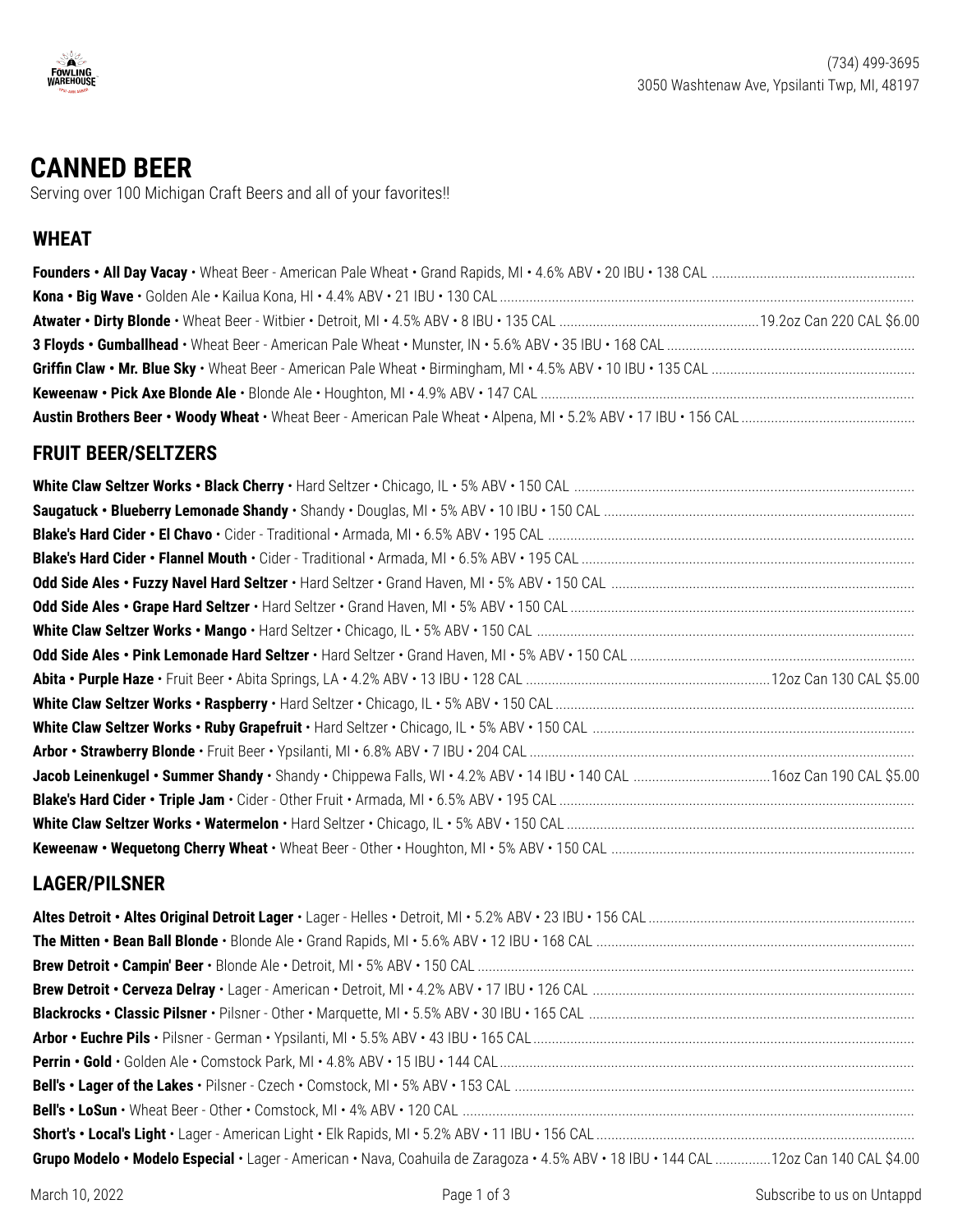# **LAGER/PILSNER**

# **AMBER/BROWN**

| Griffin Claw • El Rojo Red Ale • Red Ale - American Amber • Birmingham, MI • 6.5% ABV • 25 IBU • 195 CAL 16oz Can 260 CAL \$6.00 |  |
|----------------------------------------------------------------------------------------------------------------------------------|--|
|                                                                                                                                  |  |

# **DARK/PORTER/STOUT**

#### **IPA**

| Odd Side Ales • Citra Pale Ale • Pale Ale - American • Grand Haven, MI • 5.75% ABV • 35 IBU • 172.5 CAL 12oz Can 170 CAL \$5.00    |  |
|------------------------------------------------------------------------------------------------------------------------------------|--|
|                                                                                                                                    |  |
|                                                                                                                                    |  |
|                                                                                                                                    |  |
|                                                                                                                                    |  |
|                                                                                                                                    |  |
|                                                                                                                                    |  |
|                                                                                                                                    |  |
|                                                                                                                                    |  |
|                                                                                                                                    |  |
|                                                                                                                                    |  |
|                                                                                                                                    |  |
| Old Nation • M-43 N.E. India Pale Ale • IPA - New England • Williamston, MI • 6.8% ABV • 65 IBU • 204 CAL 160z Can 270 CAL \$10.00 |  |
| Griffin Claw • Norm's Raggedy Ass IPA • IPA - American • Birmingham, MI • 7.2% ABV • 65 IBU • 216 CAL 19oz Can 340 CAL \$6.00      |  |
|                                                                                                                                    |  |
|                                                                                                                                    |  |